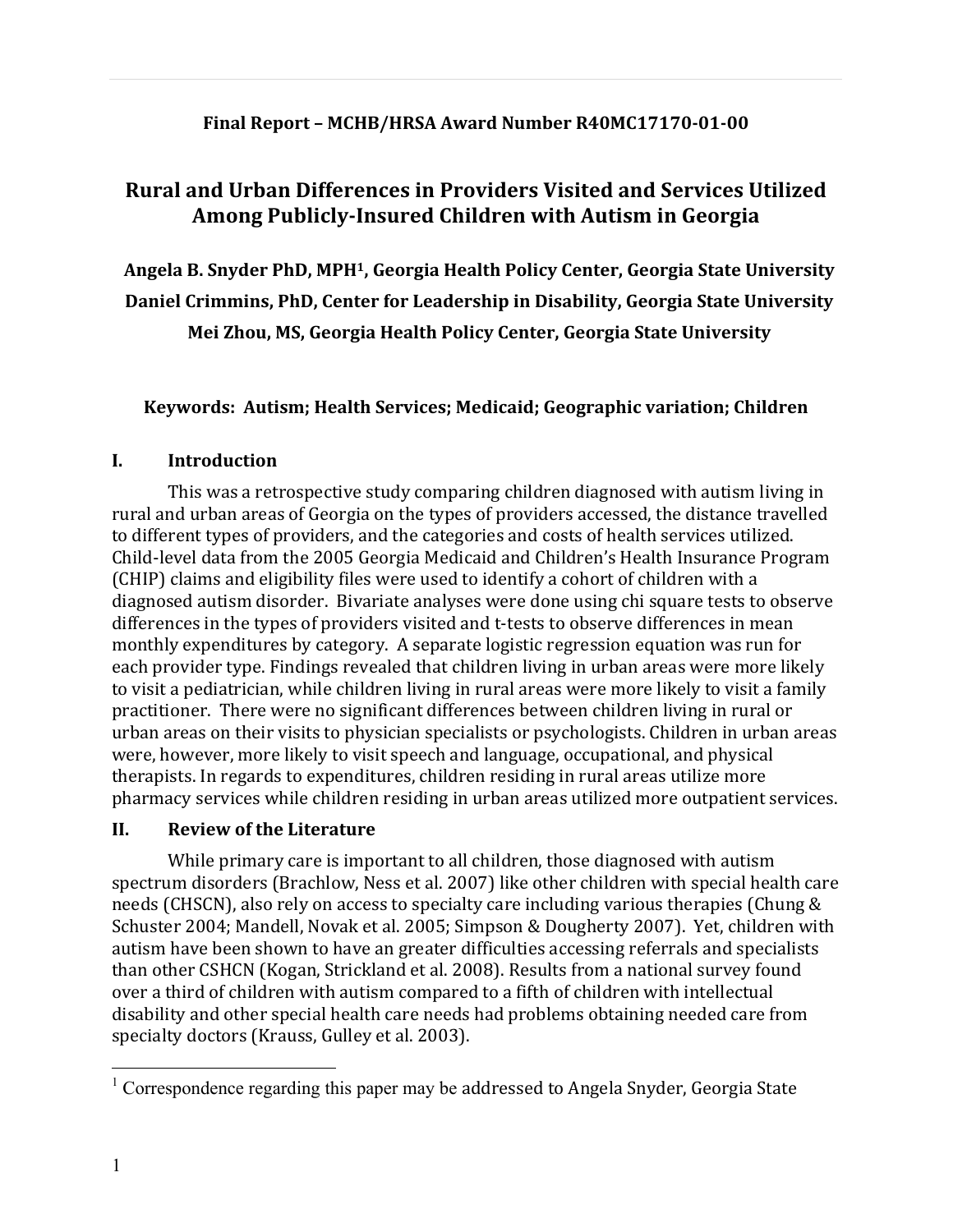While limited, previous research also suggests that CSHCN living in rural areas are less likely to be seen by a pediatrician, and more likely to be seen by a general practitioner, nurse practitioner or physician assistant when compared to their urban counterparts (Skinner & Slifkin, 2007). In the same study, rural families also reported more unmet health care needs for speech and language, occupational, and physical therapies, but no differences in utilization of specialists when adjusting for covariates (Skinner & Slifkin, 2007). Previous studies also suggest that differences may exist between providers in the types of care given for diagnoses common to CSHCN. For example, general practitioners and family physicians are less likely than pediatricians to refer children with possible developmental delays to specialists (Sices, Feudtner, McLaughlin, Drotar, & Williams, 2004). 

There is some evidence that rural and urban differences have an impact on diagnosis of autism in children with urban children receiving diagnoses at younger ages than rural children (Mandell, Novak et al. 2005; Chen, Liu et al. 2008). Very few studies, however, have examined health utilization after diagnosis by rural and urban designation. Interestingly, the same study by Chen and colleagues (2008) did not find differences in health utilization by urbanicity when studying services one year post diagnosis (Chen, Liu et al. 2008). However, two studies done in the United States have identified differences in service use by urban density for children with autism. The first studied psychotropic medication use for all Medicaid-enrolled children countrywide. Findings suggest that children in counties with greater urban density had lower proportions of psychotropic medication use (Mandell, Morales et al. 2008). Furthermore, Thomas and colleagues ((Thomas, Ellis et al. 2007) found that access to care was limited for those living in nonmetropolitan areas specifically related to the use of summer camp and respite care; however, no provider capacity variables were included in their regressions. Mandell and colleagues (2008) included two measures of provider supply but found both insignificant when examining differences in health service use, while Chen and colleagues (2008) hypothesize that lack of specialty providers in rural areas is more important than the other factors they used to define urbanicity.

In sum, only a few studies in the published literature have studied utilization of services for children with autism in community settings. Fewer still have addressed delivery-system factors impacting children's access to services (Palmer, Blanchard et al. 2005; Chen, Liu et al. 2008; Mandell, Morales et al. 2008). Only three studies have examined utilization by some type of rural and urban designation and they report inconsistent results (Thomas, Ellis et al. 2007; Chen, Liu et al. 2008; Mandell, Morales et al. 2008). One study was done with self-reported data (Thomas, Ellis et al. 2007), the second was done in Taiwan (Chen, Liu et al. 2008), and the third limited outcomes to the utilization of psychotropic medications (Mandell, Morales et al. 2008). Our study will represent one of the first studies to use a large administrative data set to examine rural and urban differences in the utilization of health services in a publicly-insured population of children in the U.S. Findings from this research will identify the unique needs of geographically underserved populations and potentially identify key leverage points for health system intervention.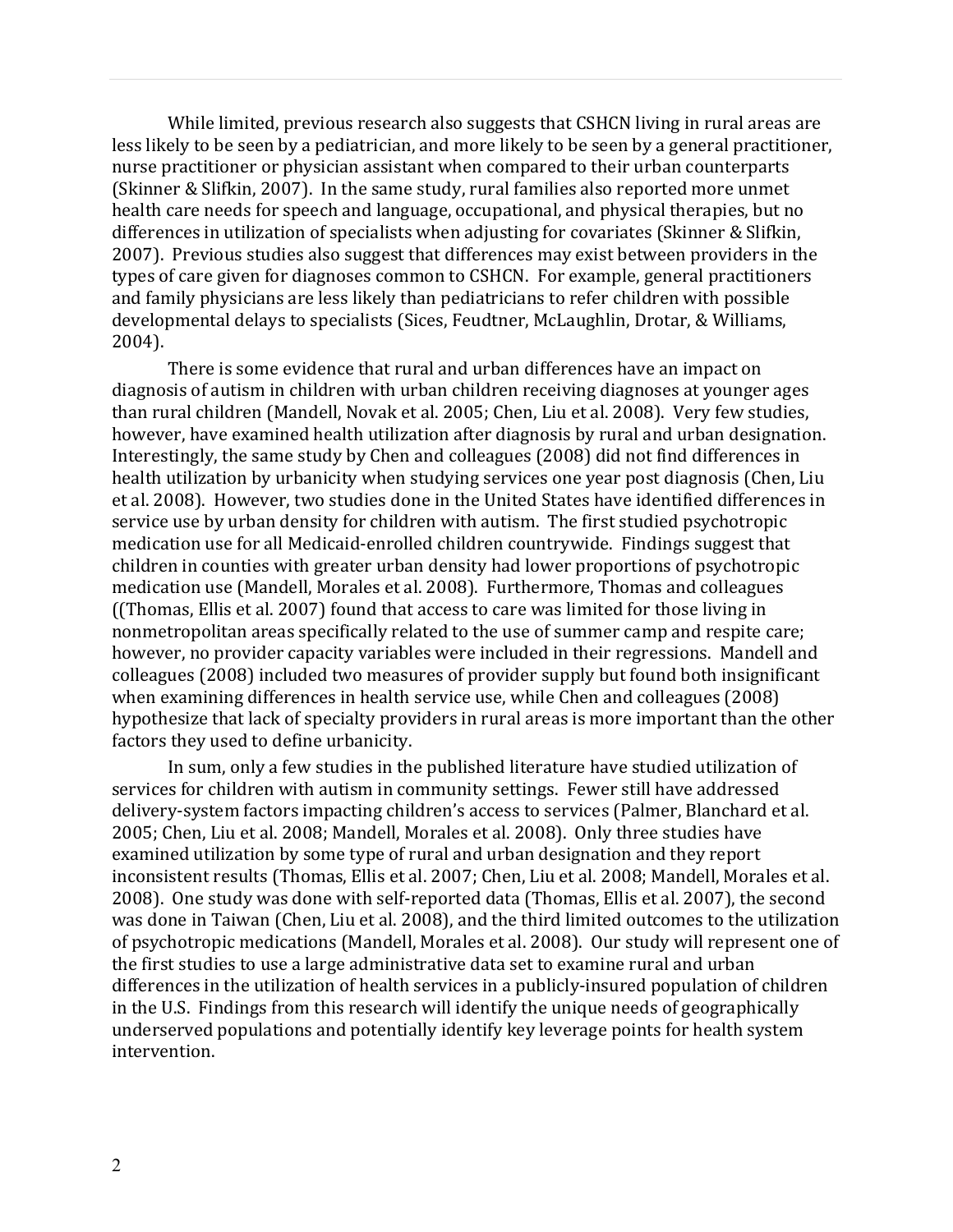### **III. Study Design and Methods**

#### Data Sources

Child-level data from the 2005 Georgia Medicaid and Children's Health Insurance Program (CHIP) claims and eligibility files were used to identify a cohort of children with a diagnosed autism disorder. Prior to June of 2006, all children in Georgia's Medicaid and CHIP programs, regardless of the Medicaid class of assistance, were faced with the same provider network and providers received the same reimbursement (under fee-for-service) for the services rendered. Using historic claims data allows us to limit the health system variability associated with public insurance coverage. We use county of residence information from the administrative claims data to identify the county-level Rural-Urban Continuum Code (RUCC) for each enrollee. We use the RUCC to define rural and urban residence for each child (USDA 2004). Furthermore, we use the Medicaid provider file to create county-level provider supply variables and average distance travelled by rural versus urban residence. County-level education characteristics were taken from the National Center for Education Statistics' Common Core of Data (http://nces.ed.gov/ccd/).

### **Sample**

The study sample includes 5,665 children who were younger than 21 years of age and received a primary or secondary diagnosis for autistic disorder (International Classification of Diseases, Ninth Revision [ICD-9] code 299.00-299.80) associated with a Medicaid or CHIP reimbursed claim in calendar year 2005 in Georgia. This sample represents 0.47 % of the 1,209,997 Medicaid and CHIP enrolled children in that year.

### **Variables**

The classic model of access defined by Aday and Andersen (1974) provides the framework for understanding the impact of both population (family and child) and health delivery system characteristics on the utilization of health services for child with autism and their families. Family and child characteristics that impact service use are divided into *predisposing, enabling,* and *need* factors. Although predisposing factors like values about health and healthcare as well as other immutable factors like age, gender, race and ethnicity are theoretically important for families of children diagnosed with autism, need and enabling factors appear to be the most critical elements of effective access for children with special health care needs (Simpson and Dougherty 2007) and they, along with health delivery system characteristics, are the most amenable to policy interventions.

*Dependent Variables.* To measure the type of provider visited, six dichotomous variables were created. The six provider types included: pediatricians/adolescent medicine, family practitioners, internal medicine, specialists (developmental pediatricians, neurologists, psychiatrists, etc.), therapists (speech, occupational, physical therapists) and psychologists. For each provider variable, the child is categorized as "1" if they had at least one visit to the provider during the year and "0" if they did not visit that type of provider. Service use was also measured in terms of total health care expenditures per child per month in each of four categories: Inpatient acute hospital, Outpatient, Long-term care, and Pharmacy. 

*Independent Variables.* Our primary research question relates to differences in utilization by the geographic residence of families. We define the rural or urban location of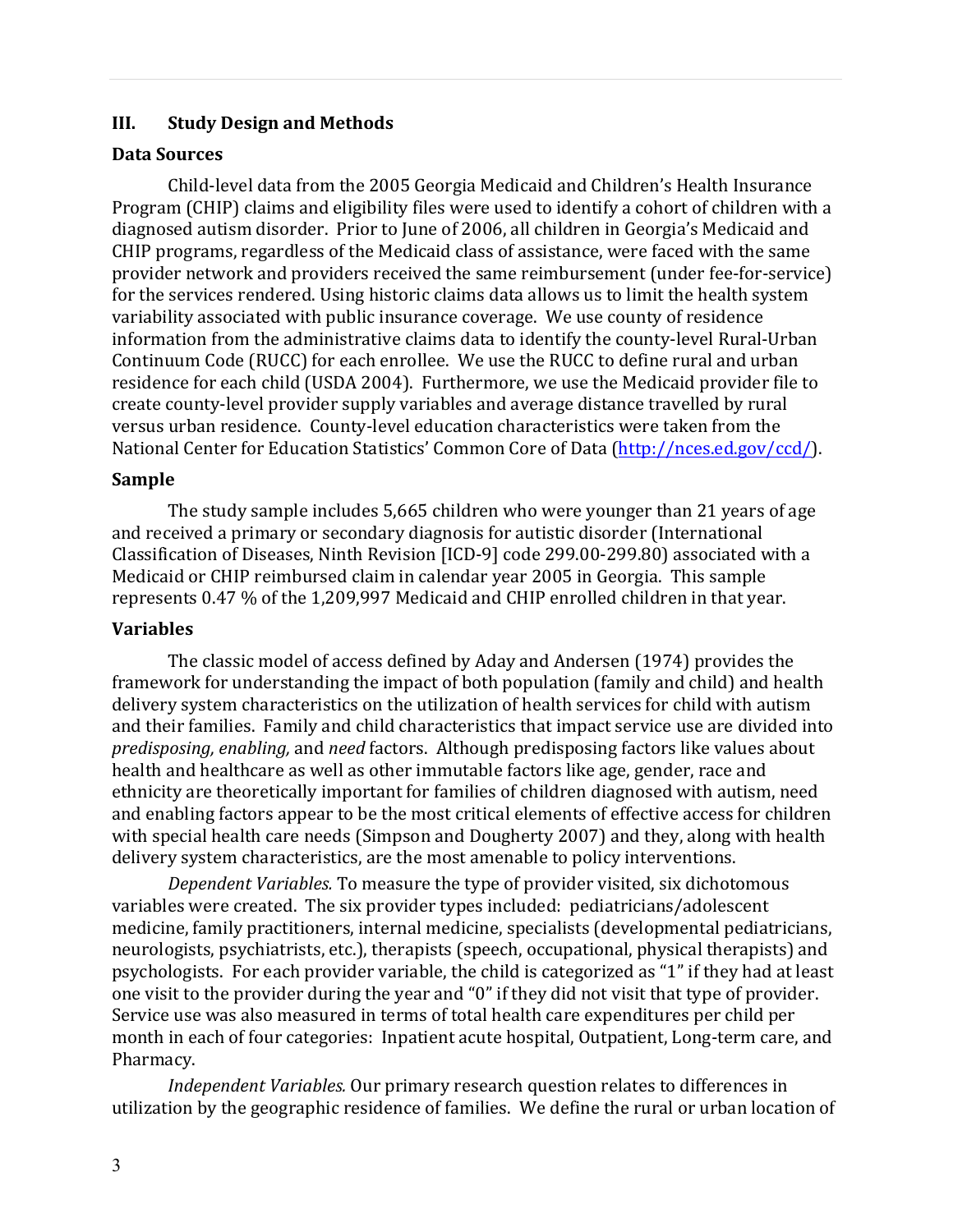a families' primary residence by county using the Rural-Urban Continuum Code (RUCC) – a nine-part classification scheme that distinguishes metropolitan counties by the population size of the metro area, and nonmetropolitan counties by the degree of urbanization and proximity to a metropolitan area (USDA 2004). We categorize counties coded 1-4 as urban and counties coded 6-9 as rural. Georgia has no counties classified as category 5. In terms of provider care capacity, we develop an overall measure of capacity at the county-level as well as six provider-specific measures that correspond with the aforementioned provider type categorization. Using the administrative provider file we develop a provider site-toenrollee ratio based on the number of registered Medicaid providers (total and by type of provider) practicing in a given county compared to all Medicaid enrollees residing in that county. We chose these measures rather than more global measures of provider supply available through the Health Resource and Services Administration's (HRSA) Area Resource File or Health Provider Shortage Area designations to more precisely measure the provider networks serving publicly-insured children and families in Georgia.

*Control variables*. Child-level demographic characteristics, including race/ethnicity, gender, and age as well as eligibility type, and whether or not the child was continuously enrolled in public insurance for the full year were extracted from the Medicaid eligibility file. *Predisposing* factors include the child's race/ethnicity and gender. Race/ethnicity is coded as white, black, other, and unknown. Two *enabling* factors are also measured. Insurance or eligibility type is coded according to low-income, disability, or waiver programs for the Medicaid children with CHIP children included as a separate category. Many children eligible through the deeming waiver in Georgia live in families who also have private health insurance. Because Medicaid serves as a secondary payer for these children, we remove them from some of our analyses to ensure that we are not missing services that are paid in full by private insurance. Furthermore, this measure also serves as a proxy for income as low-income and disabled children live in greater poverty than CHIP children. The second *enabling* factor measured is whether or not the child was continuously enrolled in public insurance for the full year or whether they had a break in coverage, as breaks in insurance coverage have also been linked to decreased access to services. In this study, the child's age is used as a measure of *need* because previous research has shown that age is associated with the breadth of services children use (Thomas, Ellis et al. 2007). Age is defined using date of birth to determine the child's age as of mid-year 2005 and categorized in five groups  $(0-3, 4-5, 6-10, 11-15,$  and  $16-20$ ).

Two county-level education measures—the percent of students in individualized education programs and school expenditures per student— were also included in the model to control for health and support services provided through the education system as these resources may complement or substitute for services paid for by Medicaid and CHIP (Mandell, Morales, Xie, Polsky, Stahmer, and Marcus, 2010)

#### **Analysis**

This was a retrospective cross-sectional study comparing children diagnosed with autism living in rural and urban areas of Georgia on the types of providers accessed, the distance travelled to different types of providers, and the categories and costs of health services utilized. Bivariate analyses were done using chi square tests to observe differences in the types of providers visited and t-tests to observe differences in mean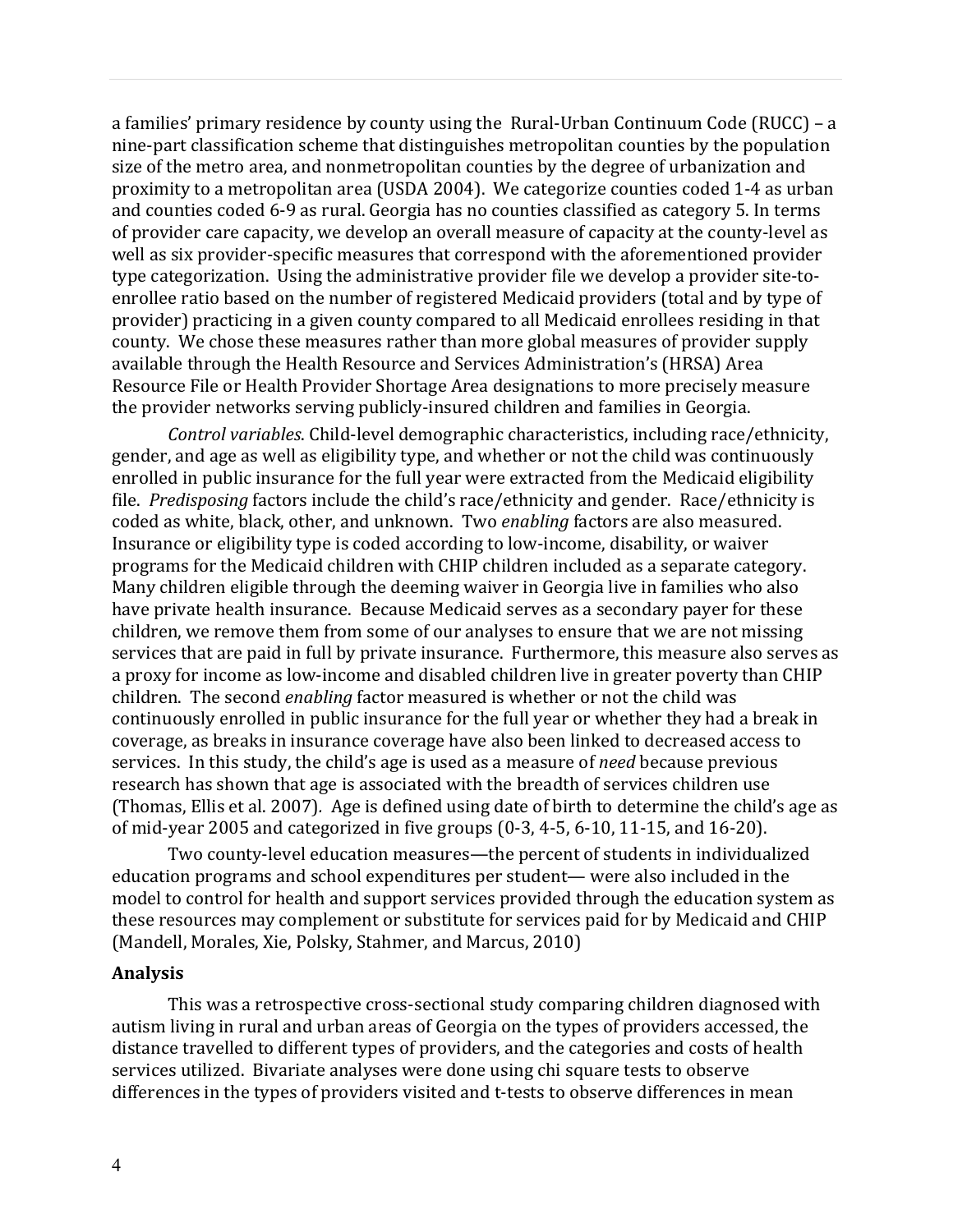monthly expenditures by category. To assess the independent effects of the geographic variables on visits to each type of provider, a separate logistic regression equation was run for each provider type including all control variables and the corresponding provider supply variable. Odds ratios comparing children living in rural and urban areas on their use of each type of provider were estimated using SAS statistical software.

#### **IV. Detailed Findings**

Descriptive analyses of the independent and control variables are available in Table 1 stratified by geographic residence. The initial descriptive analysis suggests that children living in rural areas are somewhat similar on the *predisposing* characteristics, with black children less likely  $(15\% \text{ vs. } 24\%)$  to live in rural areas in Georgia. There is a difference in the *enabling* characteristics regarding the program eligibility: more children with disabilities or receiving SSI (49% vs. 35%) live in rural areas, and more children on waivers (23% vs. 7%) with higher incomes live in urban areas. *Need* as measured by age group is similar between groups and only slight differences exist in the county-level education characteristics by rural and urban residence. Differences in the supply of providers serving publically-insured children is consistent with previous studies in that urban counties have a higher ratio of provider sites to enrollees for all provider types except for family practitioners  $(1.71/1000 \text{ vs. } 1.44/1000)$  who are in slightly higher supply in rural areas.

A few interesting findings emerge from the bivariate analysis of the expenditure and utilization variables (Table 2). Overall, 63 percent of children with a diagnosis of autism visited a family practitioner in 2005, followed by pediatricians  $(48%)$ , specialists  $(38%)$ , therapists  $(33%)$ , psychologists  $(28%)$ , and internists  $(5%)$ . Similar to previous research, children living in urban areas are more likely to visit a pediatrician, while children living in rural areas are more likely to visit a family practitioner. Surprisingly, there were no significant differences between children living in rural or urban areas on their visits to a physician specialist or psychologist; however, children in urban areas are more likely to visit therapists. In regards to expenditures, children residing in rural areas utilize more pharmacy services while children residing in urban areas utilize more outpatient services.

Delivery system factors seemed to account for some of the differences in visits by provider type that were observed in the bivariate analysis. An increased ratio of physician sites to enrollees for pediatricians  $(OR: 1.94)$ , psychologists  $(OR: 2.03)$ , and therapists  $(OR: 2.03)$ 1.13) was positively related to the likelihood of at least one visit to that particular provider. While only marginally significant, the odds of a visit to a family practitioner were lower for counties with a higher site to enrollee ratio.

Multivariate analyses also suggest that black children have lower odds of utilizing specialists, psychologists, and therapists when compared to whites. Children receiving Medicaid waiver services utilize Medicaid for access to therapists  $(OR: 9.40; CI: 7.67$ — 11.52) rather than other provider types when compared to low-income Medicaid recipients. Finally, patterns of access to providers by age group emerge with younger children utilizing pediatricians, family practitioners, and therapists more than older children and children in older age groups utilizing internists and specialists more than younger children.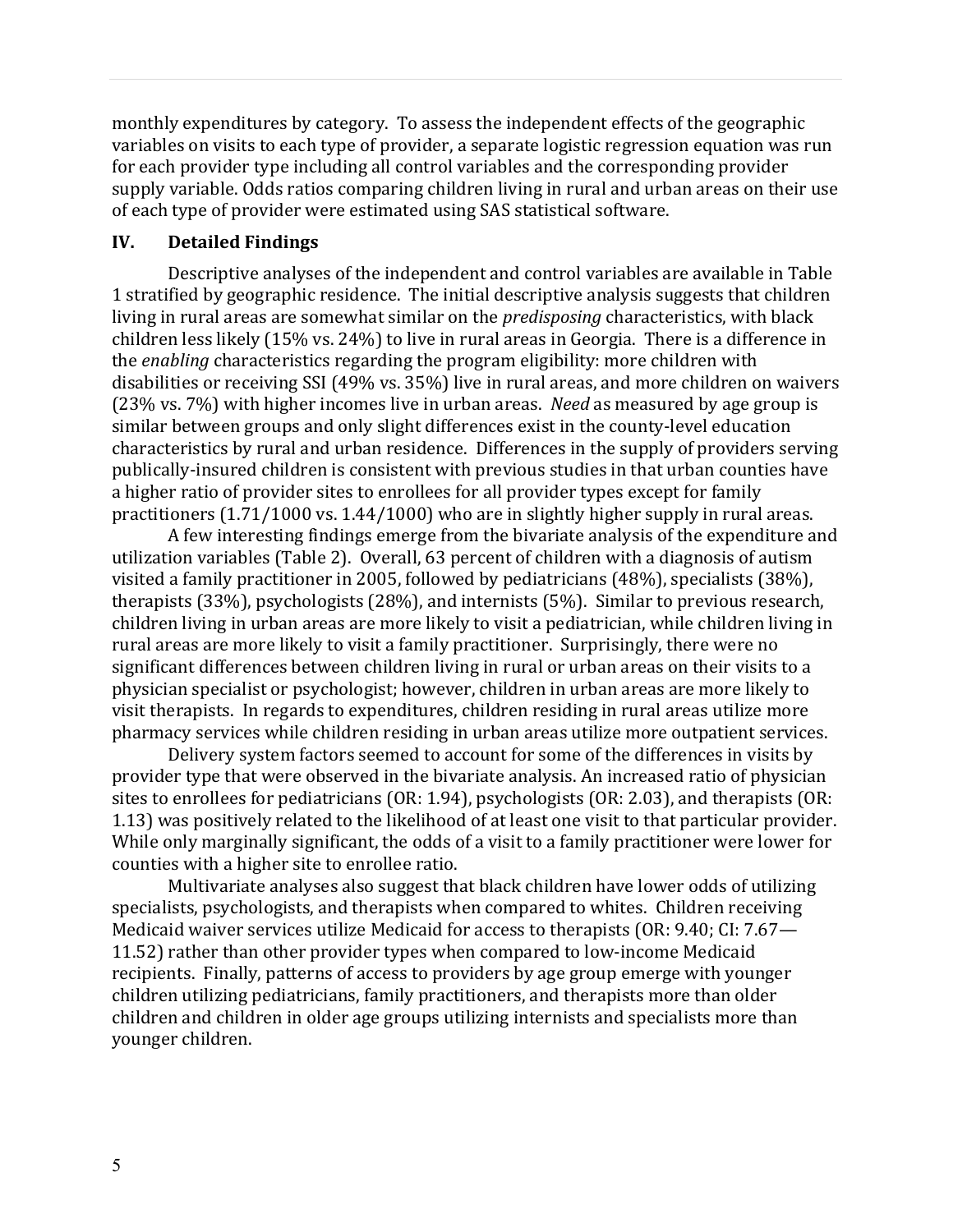#### **Table 1: Independent and Control Variables**

|                                                            | Pediatrician/<br>Adolescent | Family<br>Practice/Internal | Specialist           | Psychologist         | Therapist            |
|------------------------------------------------------------|-----------------------------|-----------------------------|----------------------|----------------------|----------------------|
| Variables                                                  | Medicine                    | Medicine                    |                      |                      |                      |
| <b>Independent Variable</b><br>Geographic residence        |                             |                             |                      |                      |                      |
| (Reference: Rural)                                         |                             |                             |                      |                      |                      |
| Urban                                                      | 1.06 (0.90, 1.24)           | 0.92(0.77, 1.09)            | 1.09 (0.92, 1.28)    | 0.93(0.77, 1.13)     | $1.78(1.45, 2.18)$ * |
| Predisposing                                               |                             |                             |                      |                      |                      |
| characteristics                                            |                             |                             |                      |                      |                      |
| Gender                                                     |                             |                             |                      |                      |                      |
| Male                                                       | 0.965(0.85, 1.10)           | 0.91(0.79, 1.05)            | 0.99(0.87, 1.13)     | 0.93(0.77, 1.13)     | 1.06(0.90, 1.24)     |
| Race/ethnicity<br>(Reference: White)                       |                             |                             |                      |                      |                      |
| <b>Black</b>                                               | 1.01(0.87, 1.175)           | 0.89(0.76, 1.04)            | $0.80(0.69, 0.94)$ * | $0.76$ (0.65, 0.90)* | 0.84(0.70, 1.01)     |
| Hispanic                                                   | 1.24(0.73, 2.11)            | $2.05(1.02, 4.13)^*$        | 0.58(0.33, 1.01)     | $0.62$ (0.35, 1.08)  | 0.86(0.46, 1.64)     |
| Other                                                      | 1.10(0.76, 1.61)            | 0.88(0.59, 1.31)            | 0.77(0.51, 1.15)     | 0.79(0.53, 1.20)     | $1.58(1.03, 2.43)^*$ |
| Missing                                                    | 1.10(0.93, 1.31)            | $0.78$ (0.65, 0.94)*        | $0.82$ (0.69, 0.98)* | $0.64$ (0.53, 0.78)* | $1.31$ (1.05, 1.62)* |
| <b>Enabling characteristics</b>                            |                             |                             |                      |                      |                      |
| <b>Eligibility / Poverty</b><br>(Reference: Low<br>income) |                             |                             |                      |                      |                      |
| Disabled                                                   | 0.91(0.77, 1.07)            | 0.90(0.76, 1.08)            | 1.09(0.93, 1.29)     | $0.43$ (0.36, 0.52)* | 1.21 (0.98, 1.50)    |
| Waiver                                                     | $0.56$ (0.48, 0.67)*        | $0.28(0.24, 0.34)$ *        | $0.45(0.37, 0.53)*$  | $0.23(0.19, 0.28)$ * | 9.48 (7.74, 11.61)*  |
| CHIP                                                       | $1.25(1.02, 1.52)^*$        | 1.07(0.86, 1.33)            | 1.09(0.89, 1.34)     | 0.90(0.73, 1.10)     | $1.30(1.02, 1.66)$ * |
| <b>Enrollment</b>                                          |                             |                             |                      |                      |                      |
| Continuous for study                                       |                             |                             |                      |                      |                      |
| year                                                       | $1.61$ (1.37, 1.89)*        | 2.02 (1.72, 2.38)*          | $1.64$ (1.38, 1.96)* | $1.36(1.13, 1.61)^*$ | $1.75$ (1.44, 2.12)* |
| <b>Need characteristics</b>                                |                             |                             |                      |                      |                      |
| <b>Age Group (Reference:</b><br>$0-3)$                     |                             |                             |                      |                      |                      |
| $4 - 5$                                                    | 0.91(0.75, 1.09)            | 0.847(0.69, 1.04)           | 1.16(0.94, 1.42)     | 1.09(0.89, 1.34)     | $0.40$ (0.33, 0.49)* |
| $6 - 10$                                                   | $0.63$ (0.53, 0.75)*        | $0.71$ (0.59, 0.86)*        | 2.15 (1.78, 2.60)*   | $1.28(1.06, 1.54)$ * | $0.15(0.12, 0.18)$ * |
| $11 - 15$                                                  | $0.46$ (0.38, 0.56)*        | $0.56(0.46, 0.69)$ *        | 2.68 (2.19, 3.29)*   | $1.31(1.07, 1.61)^*$ | $0.07$ (0.05, 0.09)* |
| 16-20                                                      | $0.33(0.25, 0.42)^*$        | $0.44$ (0.34, 0.58)*        | 3.27 (2.53, 4.21)*   | $0.52$ (0.38, 0.70)* | $0.03$ (0.02, 0.04)* |
| <b>Delivery System factors</b>                             |                             |                             |                      |                      |                      |
| <b>County-level Provider</b>                               |                             |                             |                      |                      |                      |
| <b>Supply</b><br>Pediatrician/Adolescent                   |                             |                             |                      |                      |                      |
| Medicine Sites per 1000                                    |                             |                             |                      |                      |                      |
| enrollees                                                  | $1.87(1.63, 2.14)^*$        |                             |                      |                      |                      |
| Family Practice/Internal                                   |                             |                             |                      |                      |                      |
| Medicine Sites per 1000<br>enrollees                       |                             | $0.90(0.85, 0.95)^*$        |                      |                      |                      |
| Specialist Sites per 1000                                  |                             |                             |                      |                      |                      |
| enrollees                                                  |                             |                             | 0.87(0.74, 1.03)     |                      |                      |
| Psychologist Sites per                                     |                             |                             |                      |                      |                      |
| 1000 enrollees<br>Therapist Sites per 1000                 |                             |                             |                      | $1.93(1.51, 2.46)^*$ |                      |
| enrollees                                                  |                             |                             |                      |                      | $1.13$ (1.07, 1.19)* |

 $*$  P < .05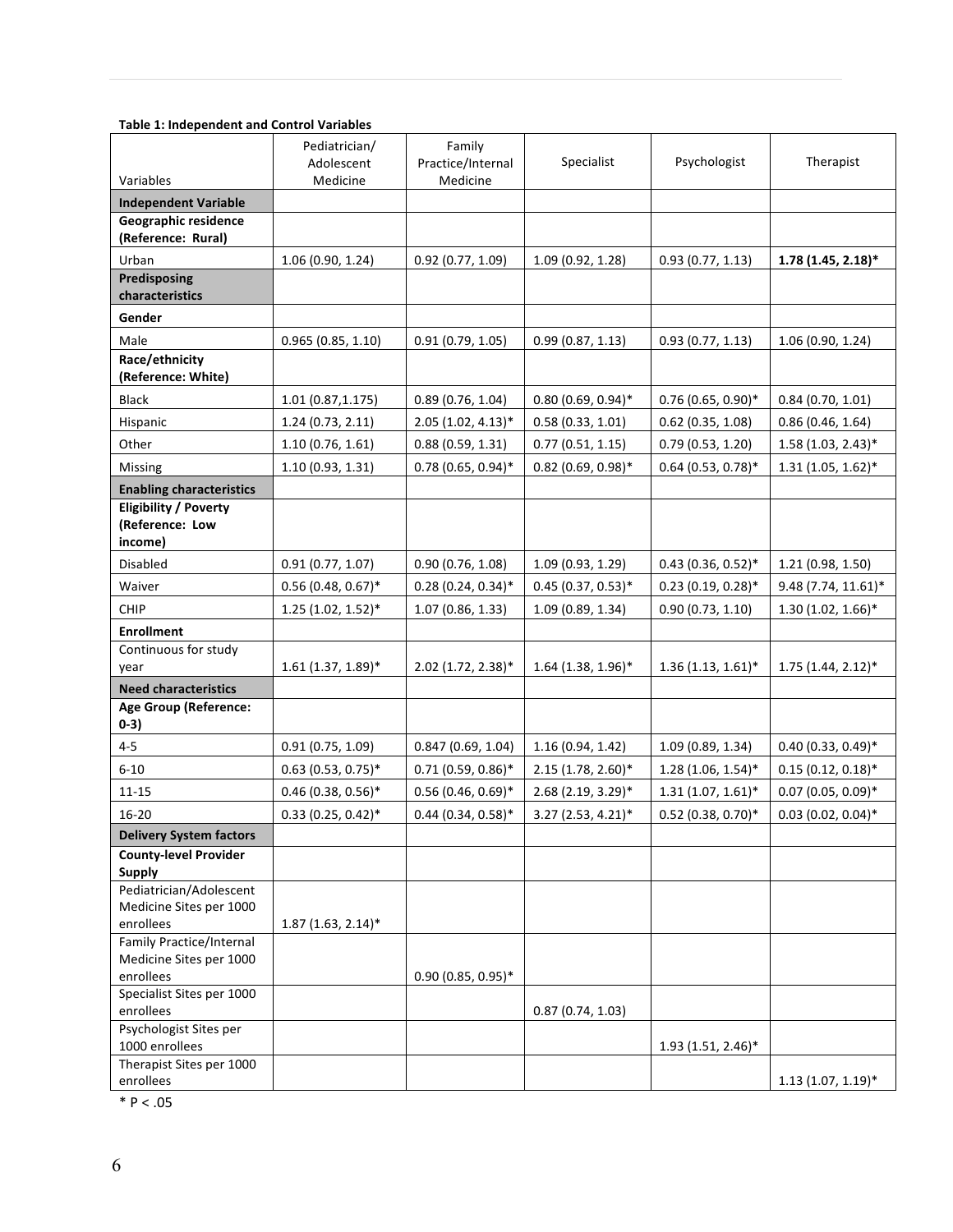|                                            |                        |        | <b>Non-Rural</b> |        |              |        |
|--------------------------------------------|------------------------|--------|------------------|--------|--------------|--------|
| <b>Utilization</b>                         | <b>Rural Residence</b> |        | <b>Residence</b> |        | <b>Total</b> |        |
|                                            | $N = 878$              |        | $N=4,787$        |        | $N = 5,665$  |        |
|                                            | % /                    |        | % /              |        | % /          |        |
|                                            | Mean                   | N / SE | Mean             | N / SE | Mean         | N / SE |
| Expenditures (\$ per member per            |                        |        |                  |        |              |        |
| month)                                     |                        |        |                  |        |              |        |
| Outpatient *                               | \$248                  | \$5    | \$303            | \$3    | \$294        | \$3    |
| Inpatient Acute Hospital                   | \$35                   | \$6    | \$35             | \$5    | \$35         | \$5    |
| Long-term Care *                           | \$-                    | \$-    | \$20             | \$1    | \$17         | \$1    |
| Pharmacy *                                 | \$199                  | \$10   | \$145            | \$1    | \$154        | \$2    |
|                                            |                        |        |                  |        |              |        |
| <b>Provider Visit (having at least one</b> |                        |        |                  |        |              |        |
| visit)                                     |                        |        |                  |        |              |        |
| $\ast$<br>Pediatrician/Adolescent Medicine | 43%                    | 379    | 48%              | 2,321  | 48%          | 2,700  |
| Family Practice *                          | 69%                    | 603    | 62%              | 2,967  | 63%          | 3,570  |
| Internal Medicine *                        | 8%                     | 71     | 5%               | 220    | 5%           | 291    |
| <b>Specialists</b>                         | 40%                    | 350    | 37%              | 1,786  | 38%          | 2,136  |
| Psychologists                              | 28%                    | 242    | 28%              | 1,359  | 28%          | 1,601  |
| Therapists *                               | 20%                    | 172    | 35%              | 1,689  | 33%          | 1,861  |

**Table 2: Bivariate results for Service Utilization by Rural and Non-Rural Residence** 

*\* p< .01*

### **V. Discussion and Interpretation of Findings**

Counter to the literature that rural CHSCN have more unmet needs for routine and specialty medical care than their urban counterparts (Mayer, Skinner, & Slifkin, 2004), we find that children diagnosed with a specific health need—Autism—living in rural areas do not utilize specialists or psychologists differently than children who live in more urban areas. However, children living in urban areas are 1.71 times more likely to access a therapist than children in more rural areas of the state. The rural urban disparity in any visit to a therapist persists even when waiver children, who tend to live in more urban areas and who are more likely to use their Medicaid coverage to pay for therapy services, are removed from the analysis. The resulting odds ratio suggests that children living in urban areas are  $1.46$  times  $\left(CI: 1.17, 1.83\right)$  more likely to access a therapist when compared to their rural counterparts.

One additional factor not included in our models was distance to a provider. We calculated a travel distance between the centroid of the patient's zip code and the centroid of the provider's zip code for all visits by provider in 2005 and stratified by residence. Results are included in Table 3. For children that do visit a provider, we find that the difference in distance travelled to each provider is greatest for specialists; rural families, on average, travel 49 miles. While it seems like families are willing to make this journey on a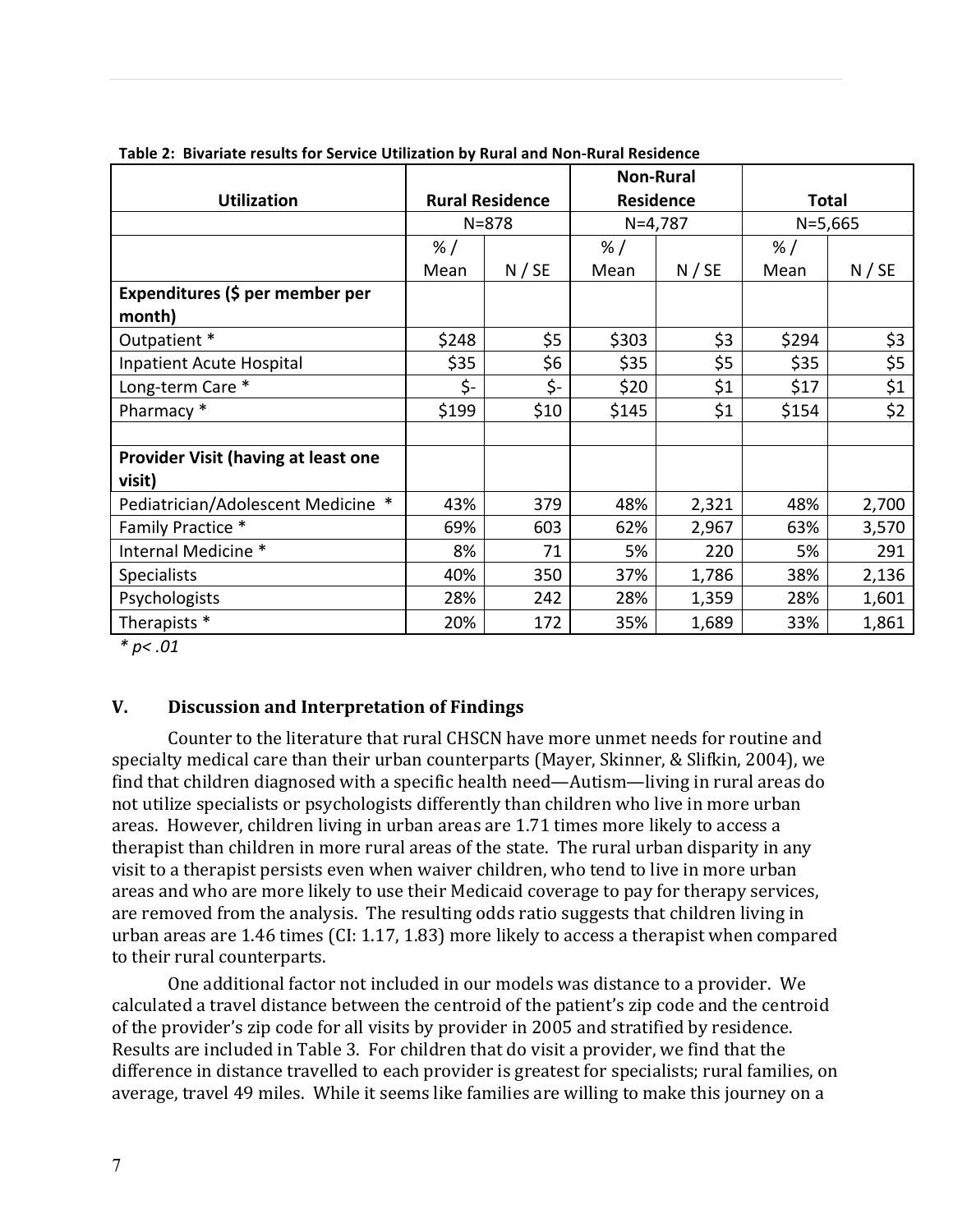more occasional basis to visit a medical specialist, they are less likely to travel 20 or more miles on a more frequent basis, perhaps each week, for their children to visit a therapist.

|                                          |              | <b>Travel Distance</b> |       |  |
|------------------------------------------|--------------|------------------------|-------|--|
|                                          | <b>Rural</b> | <b>Non-Rural</b>       | Total |  |
| <b>Total Providers</b>                   | 31           | 19                     | 21    |  |
| Pediatrician/Adolescent Medicine (4,170) | 31           | 15                     | 17    |  |
| Family Practice (72)                     | 12           | 10                     | 10    |  |
| Internal medicine (102)                  | 10           | 14                     | 13    |  |
| Specialists (124, 173, 182, 220, 221)    | 49           | 20                     | 25    |  |
| Psychologists (222)                      | 26           | 16                     | 18    |  |
| Therapists (251, 252, 151, 201)          | 20           | 11                     | 12    |  |

| Table 3: Average Travel Distance (in miles)* by Residential Status by Provider Specialty |  |  |
|------------------------------------------------------------------------------------------|--|--|
|------------------------------------------------------------------------------------------|--|--|

*\*Travel distance is calculated using patient's residential zip code and provider's zip code.*

Consistent with previous findings from the National Survey of Children with Special Health Care Needs (Skinner & Slifkin, 2007), we find rural-urban differences in the types of primary care providers used. Our results find that rural children are more likely to access a family physician and urban children more likely to access a pediatrician. Overall children with a diagnosis of autism are most likely to have a visit with a family practitioner during the year, followed by a pediatrician, specialist, therapist, psychologist and internist. Overall, 38 percent of the children visited a specialist and 28 percent visited a psychologist and we do not find differences in the health seeking behaviors of rural families in terms of at least one visit to either of these providers. These results also do not suggest differences in referral patterns to physician specialists. Whether the rural urban differences in ever visiting a therapist are due to differential health seeking patterns by families and/or different provider referral patterns, rural families are receiving less physical, occupational, and speech & language therapy than their urban counterparts. These visit differences are supported by the bivariate data from Table 2 as they account for much of the differences observed between rural and urban residence in outpatient expenditures per member per month (\$248 vs. \$303). Skinner and Slifkin (2007) found parents of rural versus urban CSHCN to report a similar result  $(OR: 0.59)$  when asked about unmet needs for therapy; parents also identified lack of transportation and that services were unavailable in their area as the reasons for delaying care.

Table 2 also suggests an opposite pattern of pharmacy expenditures, with rural residents spending significantly more on prescriptions per month than children living in more urban areas. This finding is supported by one of the three previous studies of health utilization in children with autism (Mandell, Morales et al. 2008). Upon closer examination we find that this difference is mainly driven by psychotropic medications (75% of rural children with least one prescription versus 63% of urban children) that could not be prescribed by therapists. In our data, we cannot identify which provider type is prescribing the medications nor whether or not any of the children are in need of a specific medication or therapy; only that there is a geographic disparity in utilization that may or may not be associated with the type of provider visited and/or different health seeking patterns by rural and urban families.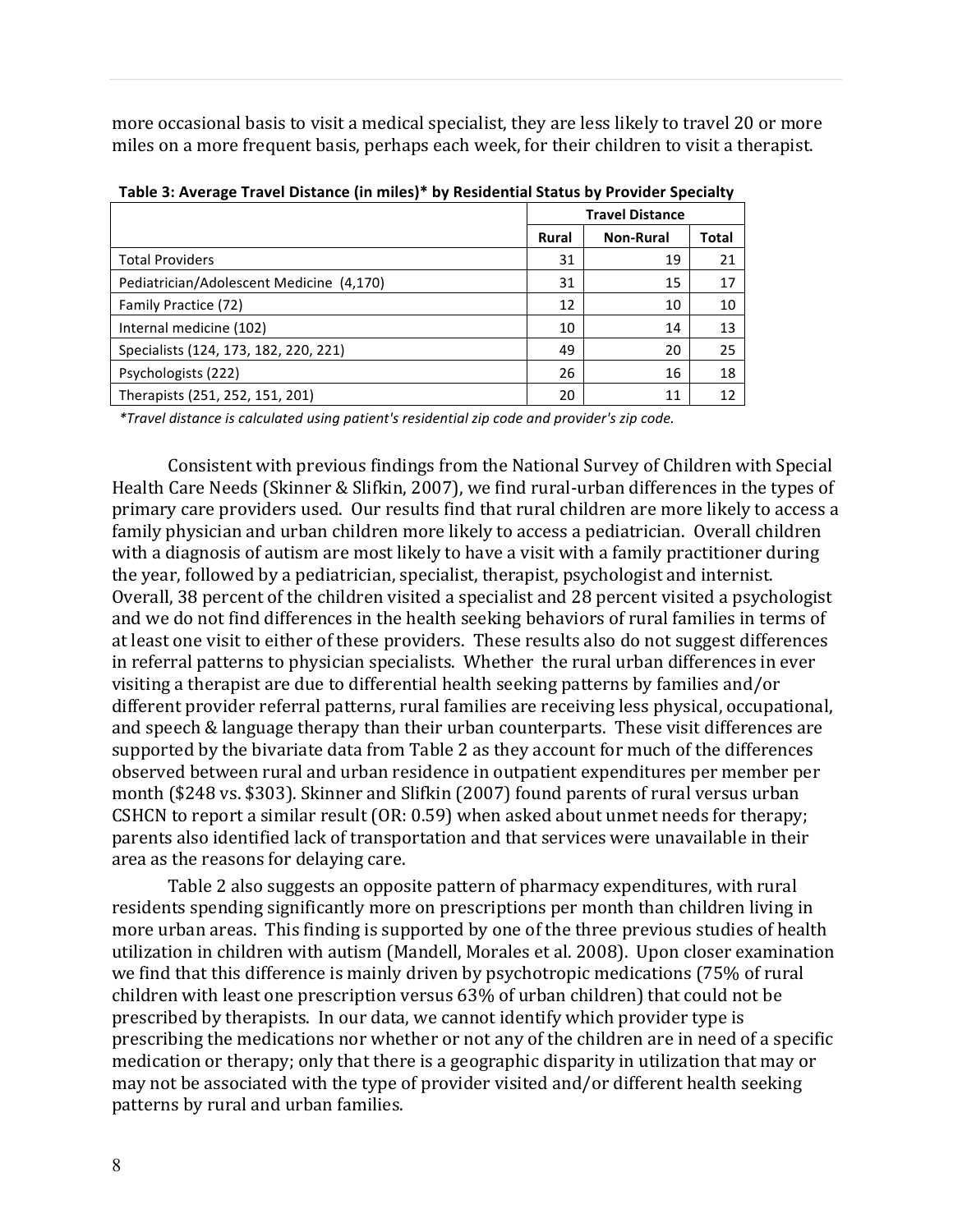We, like Thomas and colleagues (2007), used age-groupings of children with autism as a way to define *need*. One interesting finding was that the breadth of services used by children was highest for those aged 5-8 (Thomas, Ellis et al. 2007). Our results also illustrate provider visit patterns and how they might vary based on the age of the child. The utilization of pediatricians, family practitioners, and therapists decreases as the children age whereas the utilization of internists and specialists increases over time. While this pattern would be expected it does suggest that therapy differences are concentrated in the youngest children, 0-5 year olds, since overall they utilize the majority of the therapists. As the importance of therapy to early intervention can be linked to better outcomes for children, service providers and programs targeting at risk children should be made aware of the access disparities that exist for children living in rural areas.

Finally, while our data does contain a number of children with missing race, it does support previous research that *predisposing* factors of the children and families, specifically race, may also be associated with disparities in access. We find that black children are less likely to visit specialists, psychologists, and therapists when compared to white children in Georgia. Similarly, Thomas and colleagues (2007) found that families from racial and ethnic minority backgrounds had half the odds of using a case manager, and only a quarter the odds of using a psychologist, developmental pediatrician, and sensory integration therapy in a North Carolina study of access to autism-related services. Researchers have also identified racial and ethnic disparities in the recognition of autism spectrum disorders (ASD) both in terms of age at diagnosis and the patterns of care prior to an ASD diagnosis (Mandell, Ittenbach et al. 2007; Mandell, Wiggins et al. 2009) with black children receiving a diagnosis an average of 1.5 years later than white children (Mandell, Listerud et al. 2002). This is one of the first studies to examine the types of providers caring for children with a diagnosis of autism in practice. By holding other known access barriers constant insurance status, provider networks, etc.—we can observe any disparities in access that may be associated with the rural versus urban residence of families. In the absence of strict practice guidelines for the care of children with a diagnosis of autism, we also observe a difference in the utilization of therapy and pharmacy services by residential status which suggests future research should more closely examine these differential care patterns for children to ensure that all children have access to the treatments and practices found to be the most effective in creating positive outcomes for children.

Our research has a few limitations. The autism diagnosis in medical claims has not been validated, although research has found that 98% of children with a chart diagnosis met research criteria for Autism Spectrum Disorder (Yeargin-Allsopp, Rice et al. 2003). The claims data do not allow us to measure the severity of a child's diagnosis of autism. To the extent that families' may change where they live based on their child's diagnosis or severity, it will not be possible to measure this using cross-sectional methods. We do note that while the prevalence of publicly-insured children diagnosed with autism varies somewhat by rural and urban residence, many children diagnosed with autism currently reside in rural areas. Finally, this study is conducted with Medicaid-eligible children and may not be generalizable to other children, although children with autism are disproportionately eligible for public insurance relative to children with other disabilities (Birenbaum, Guyot et al. 1990). In Georgia, more than 1 in 3 children are covered by public health insurance. These findings cannot determine whether the overall visit rates to each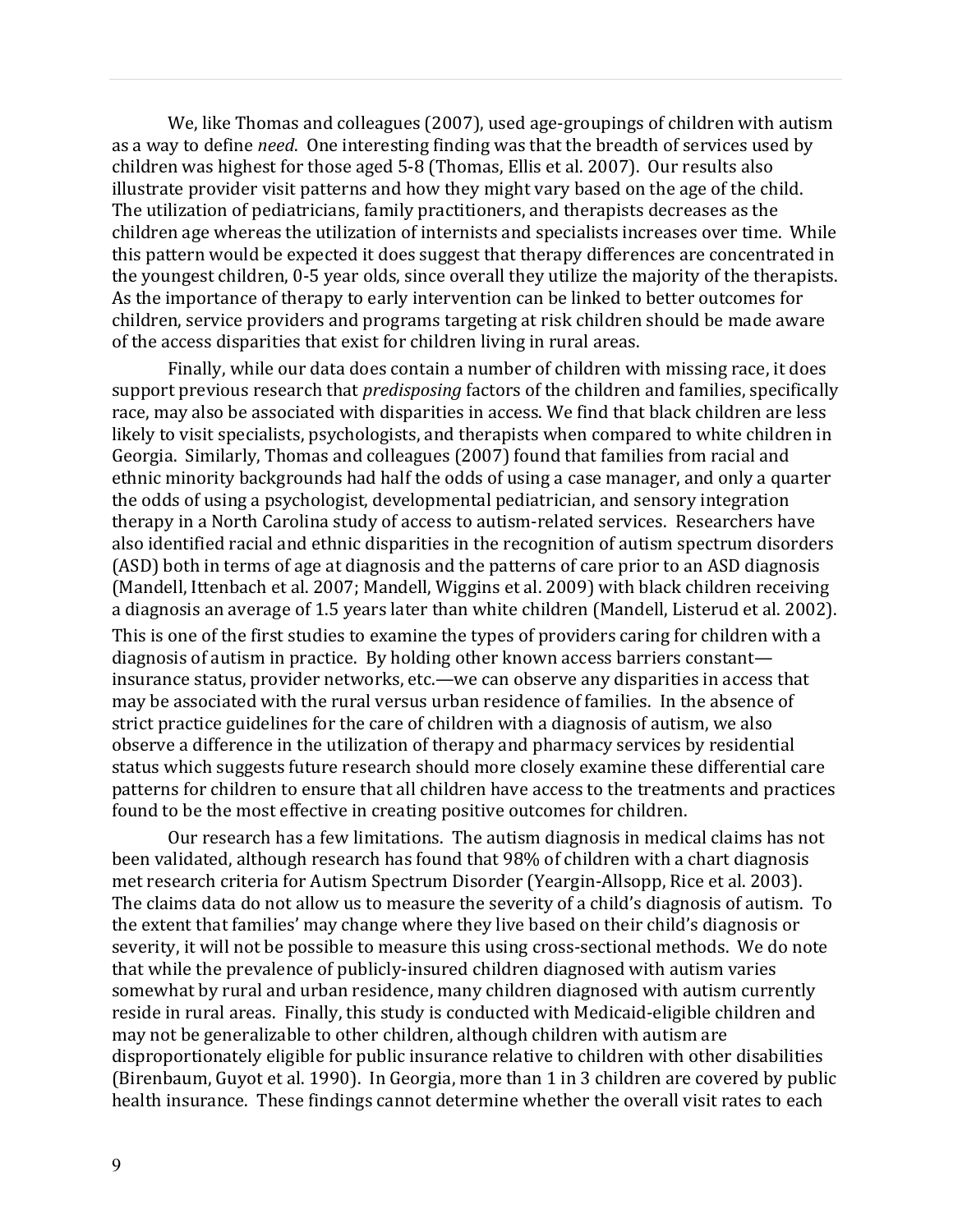provider are too high or too low. Additional work on outcomes for children who do and do not utilize therapy and/or certain psychotropic medications would further inform the work presented here.

# **References**

- Aday, L. A. and R. Andersen (1974). "A framework for the study of access to medical care." Health Serv Res **9**(3): 208-20.
- Birenbaum, A., D. Guyot, et al. (1990). "Health care financing for severe developmental disabilities." Monograph of the American Association of Mental Retardation 14(14): 1-150.
- Brachlow, A. E., K. K. Ness, et al. (2007). "Comparison of indicators for a primary care medical home between children with autism or asthma and other special health care needs: National Survey of Children's Health." Arch Pediatr Adolesc Med 161(4): 399-405.
- Chen, C.-Y., C.-Y. Liu, et al. (2008). "Urbanicity-related variation in help-seeking and services utilization among preschool-age children with autism in Taiwan." Journal of Autism and Developmental Disorders 38(3): 489.
- Chung, P. J. and M. A. Schuster  $(2004)$ . "Access and quality in child health services: voltage drops." Health Aff (Millwood) **23**(5): 77-87.
- Kogan, M. D., B. B. Strickland, et al. (2008). "A national profile of the health care experiences and family impact of autism spectrum disorder among children in the United States, 2005-2006." Pediatrics **122**(6): e1149-58.
- Krauss, M. W., S. Gulley, et al. (2003). "Access to specialty medical care for children with mental retardation, autism, and other special health care needs." Ment Retard 41(5): 329-39.
- Leslie, D. L. and A. Martin (2007). "Health care expenditures associated with autism spectrum disorders." Arch Pediatr Adolesc Med 161(4): 350-5.
- Mandell, D. S., R. F. Ittenbach, et al. (2007). "Disparities in diagnoses received prior to a diagnosis of autism spectrum disorder." Journal of Autism and Developmental Disorders **37**(9): 1795.
- Mandell, D. S., J. Listerud, et al. (2002). "Race differences in the age at diagnosis among Medicaid-eligible children with autism." Journal of the American Academy of Child  $&$ Adolescent Psychiatry 41(12): 1447.
- Mandell, D. S., K. H. Morales, et al. (2008). "Psychotropic medication use among Medicaidenrolled children with autism spectrum disorders." Pediatrics 121(3): e441-8.
- Mandell, D. S., M. M. Novak, et al. (2005). "Factors associated with age of diagnosis among children with autism spectrum disorders." Pediatrics 116(6): 1480-6.
- Mandell, D. S., L. D. Wiggins, et al. (2009). "Racial/ethnic disparities in the identification of children with autism spectrum disorders." Am J Public Health **99**(3): 493-8.
- Mayer, M.L., Skinner, A.C., and Slifkin, R.T. (2004). Unmet Need for Routine and Specialty Care: Data from the National Survey of Children with Special Health Care Needs. Pediatrics **113**, 109-115
- Palmer, R. F., S. Blanchard, et al. (2005). "School District Resources and Identification of Children With Autistic Disorder." American Journal of Public Health 95(1): 125.